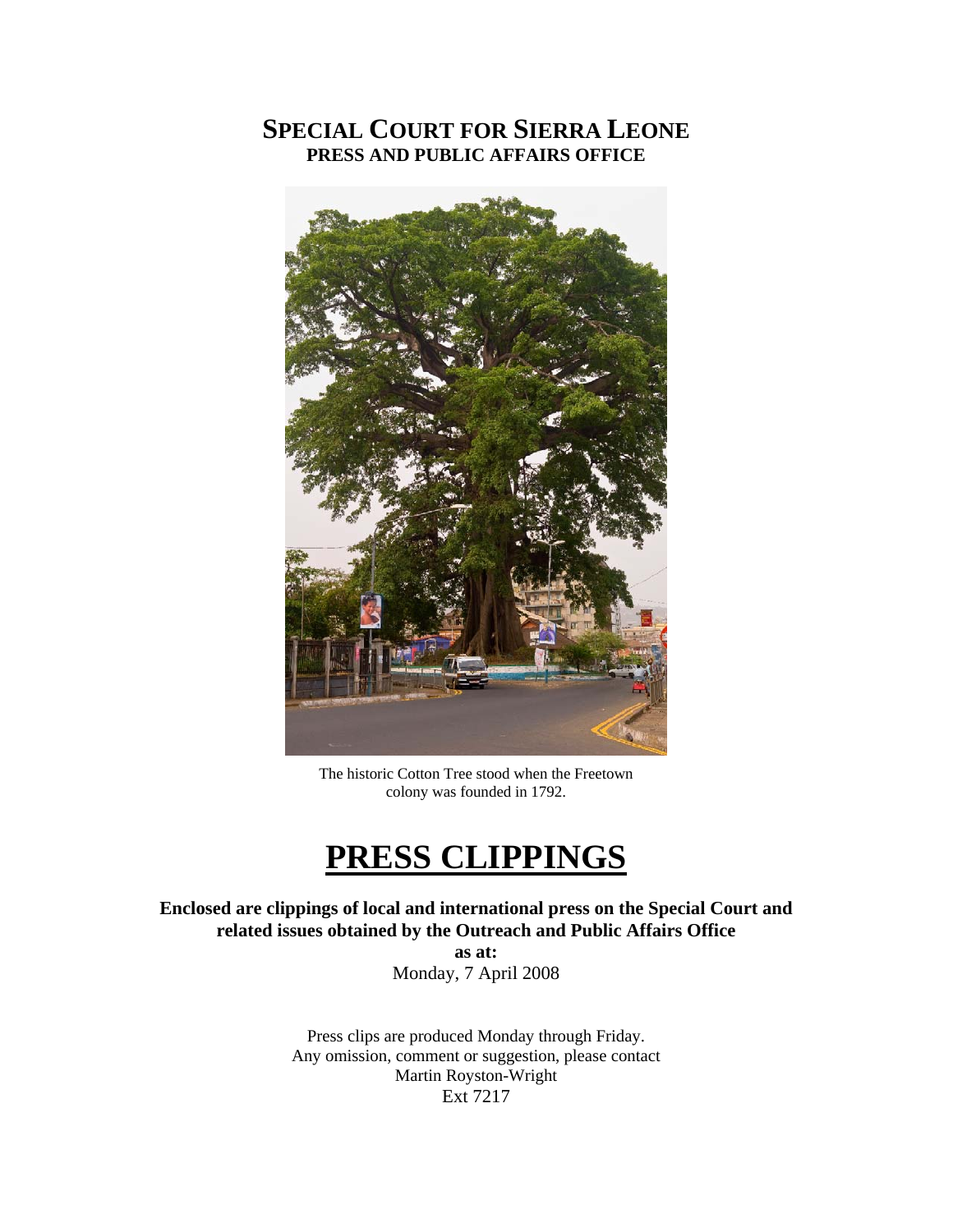| <b>Local News</b>                                                    |             |
|----------------------------------------------------------------------|-------------|
| Prosecution Witness Admits Killing at Least One Dozen People / Awoko | Page 3      |
| <b>International News</b>                                            |             |
| (Untitled) / BBC World Service Trust                                 | Pages 4-5   |
| Taylor's Defense Roars Over Key Prosecution Testimony / The Analyst  | Pages 6-9   |
| Sierra Leone Ex-Combatants Make Peace With Victims / AFP             | Pages 10-11 |
| UNMIL Public Information Office Complete Media Summaries / UNMIL     | Pages 12-13 |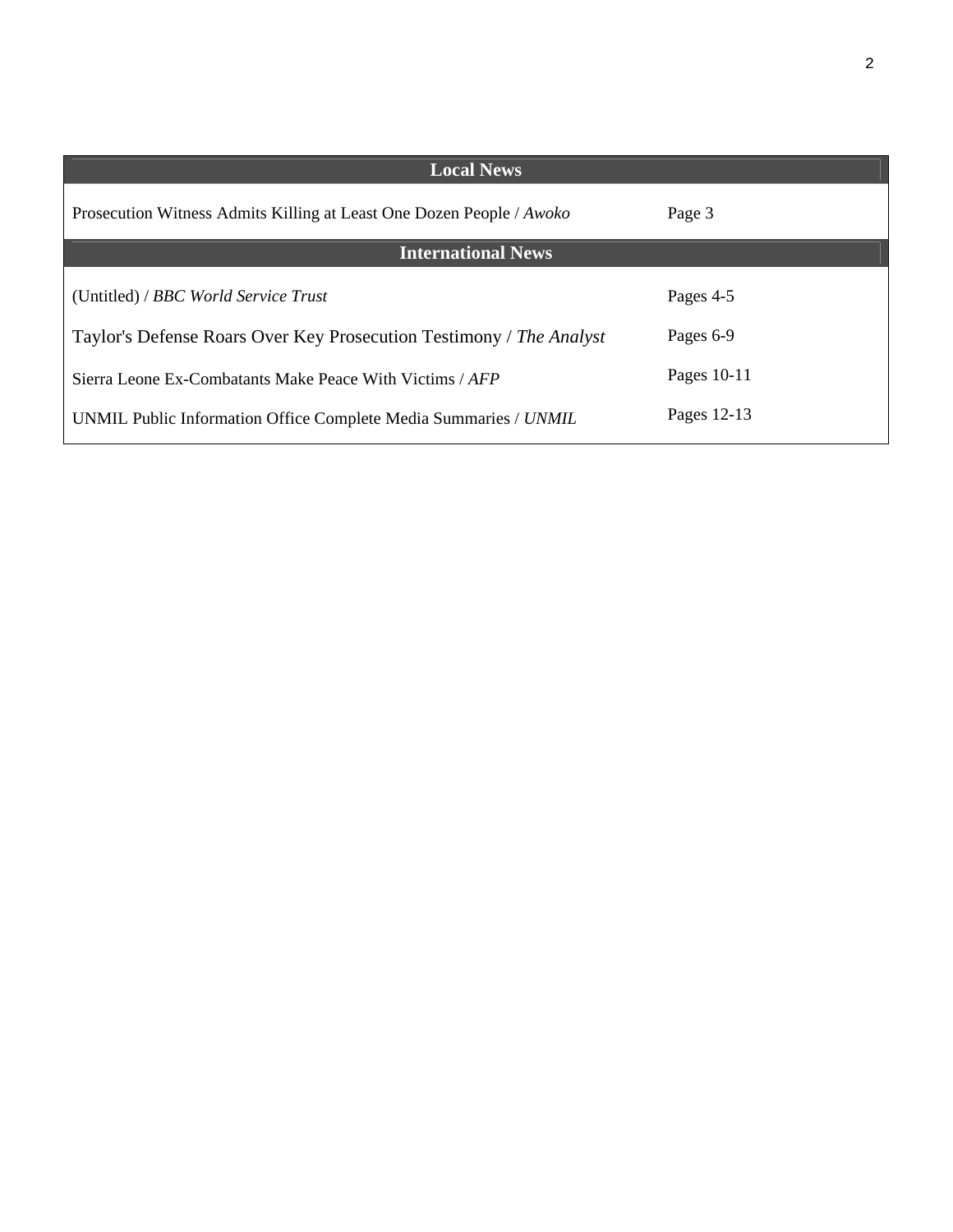Awoko Monday, 7 April 2008

# **Prosecution witness admits** killing at least one dozen people

**By Betty Milton** rosecution witness Issac Mongor in the trial of former Liberian President Charles Taylor has admitted killing at lest one dozen people in Sandiaru village behind Kailahun town.

The defence counsel questioned the violent nature of the witness which he said people were accusing the witness for thereby leading to the killing of the 50 people.

But the witness denied by giving his estimation of killing about one dozen people who were trying to escape from Sandiaru.

Because of this the defence counsel told the court the witness was demoted by Foday Sankoh but the witness denied it stating that "I was not in any position at that particular time to say that I was demoted from a particular position. I was just a Front line commander at that particular time and the killing of those people was through an order, so I don't think I was called upon to come and to be demoted from any position. They did not demote me at all and I never went through such discussions with Foday Sankoh.

Issa Mongor admitted to the court that he was once investigated but it was based on the particular subject of the killing of the people at Sandiaru but that they were about to kill him for a different purpose.

The killing in Sandiaru the witness disclosed was done in 1992 when he was acting as the battle group commander.

Ouestioned about him giving orders to other fighters? The witness denied as he said he was getting orders from above.

Giving reasons for the killing of the people who tried to escape the witness said "Those people came from Guinea. We had had instructions, because at that time we received information, regarding the border between Sierra Leone and Guinea and the area we occupied, that people were about to move from that side to attack our position, so we were on security alert and we had had instructions that anybody who was coming from that side, coming to our own side, we should deal with that person and we shouldn't spare the person's life.

So that was the area the people came from."

Stressing that they were dealing with fighters, "but civilians too had their own roles that they played, because normally it is civilians who come and take information and then carry those information to other people. So we as fighters, we knew that those are the things that normally obtain during a war." Digging into the command responsibility of the witness during the war it was disclosed through the witness statement, that Terry Munyard revealed that the witness was a training commandant in Liberia for all fighters who were to attack Sierra Leone".

That he came with the first team of fighters that attacked Sierra Leone in the beginning of the war and that the witness was also made battle group commander but that he was not next to Foday Sankoh.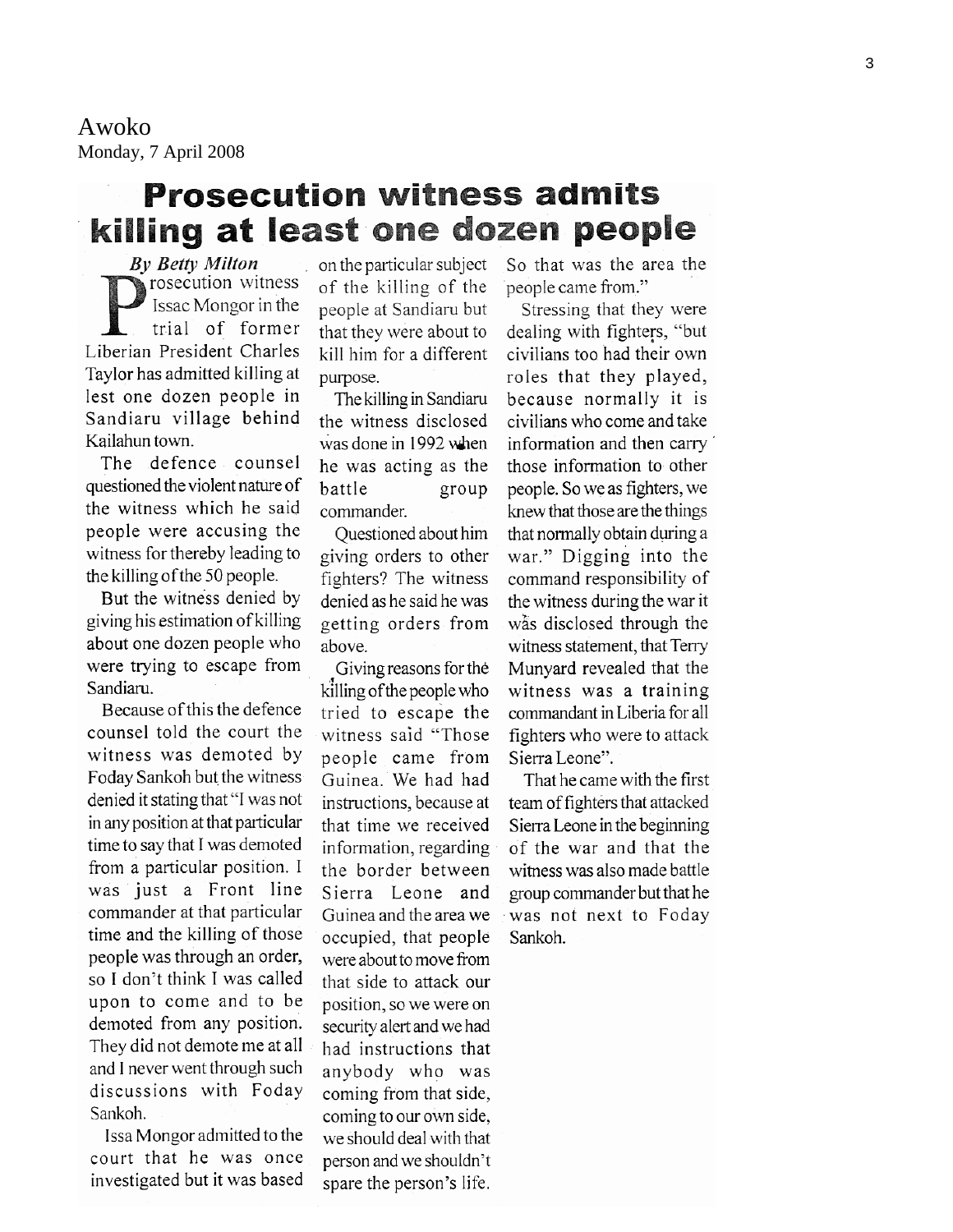## BBC World Service Trust

Monday, 7 April 2008

## By Alphonsus Zeon, at The Hague

ZEON: Defence lawyer Terry Munyard said Prosecution lawyers are paying for uniforms and school fees of children of witnesses and medical expenses of families of witnesses which have no relation to the trial.

MUNYARD: The Prosecution are perfectly entitled to reimburse genuine expenses that have been spent by witnesses – for example, travel costs, accommodation costs, in some cases security costs, the cost of a mobile telephone or a sim card, that sort of thing. Expenses that are legitimately made by witnesses in order to see the Prosecution authorities and assist them in giving statements. What in our view is completely illegitimate and taints the value of the evidence that the witnesses are giving, are handouts to witnesses for their families, for the assistance of their families to help them with school fees, school uniforms, medical expenses and so on.

ZEON: The Prosecution has rejected the contention of the Defence, saying the payments are intended to maintain the state of mind of the witnesses to testify in the trial. Special Court Chief Prosecutor Stephen Rapp, who spoke in a telephone interview from the United States which is not recorded, says we recognise that agreeing to testify may have negative consequences on either a witness or their family. Mr. Rapp said they may have to be relocated for safety reasons, and their children may have to transfer from a local mission school to a private fee-paying school, so in that case fees might be paid and uniforms purchased. Rapp said medical expenses are quite a common reason for payment. If you have someone who's dying of AIDS or they require drugs for an HIV infection, then you will obviously pay for treatment to keep them alive to testify, Rapp said on the line from the States. The principle, Rapp says, is that a witness should not be worse off as a result of testifying, but neither would they be enriched as a result of it. Another example which has [happened] is that someone who relies on the patronage of a person who is a Taylor supporter or at least hostile to the Special Court, loses their livelihood as a result of testifying. They would be entitled to compensation (for) losses genuinely incurred as a result of agreeing to testify should be reimbursed, Rapp said.

But Munyard said there also have been instances where potential witnesses have come to Defence asking them to pay them more than what the Prosecution can offer.

MUNYARD: Problems that we have encountered is that we are learning in a number of instances of people who are approaching the Defence offering to give evidence if the Defence will give them more money than the Prosecution is offering. Now we wouldn't countenance that for one second, but it just illustrates the appalling way in which the process of justice is undermined by witnesses being paid money over and above the expenses that they have legitimately made in the course of going to see the Prosecution to be interviewed.

ZEON: You don't seem to have sufficient money to pay them?

MUNYARD: If we had the money to pay them we still wouldn't pay them. All we will do is reimburse their legitimate expenses. We will not enter a bidding war with the Prosecution to buy a witness.

ZEON: But when you take into consideration the environment in which you operate in Sierra Leone and Liberia where you have poor people, if you intend not to give money to people who you want to testify, how is it possible you are going to get witnesses?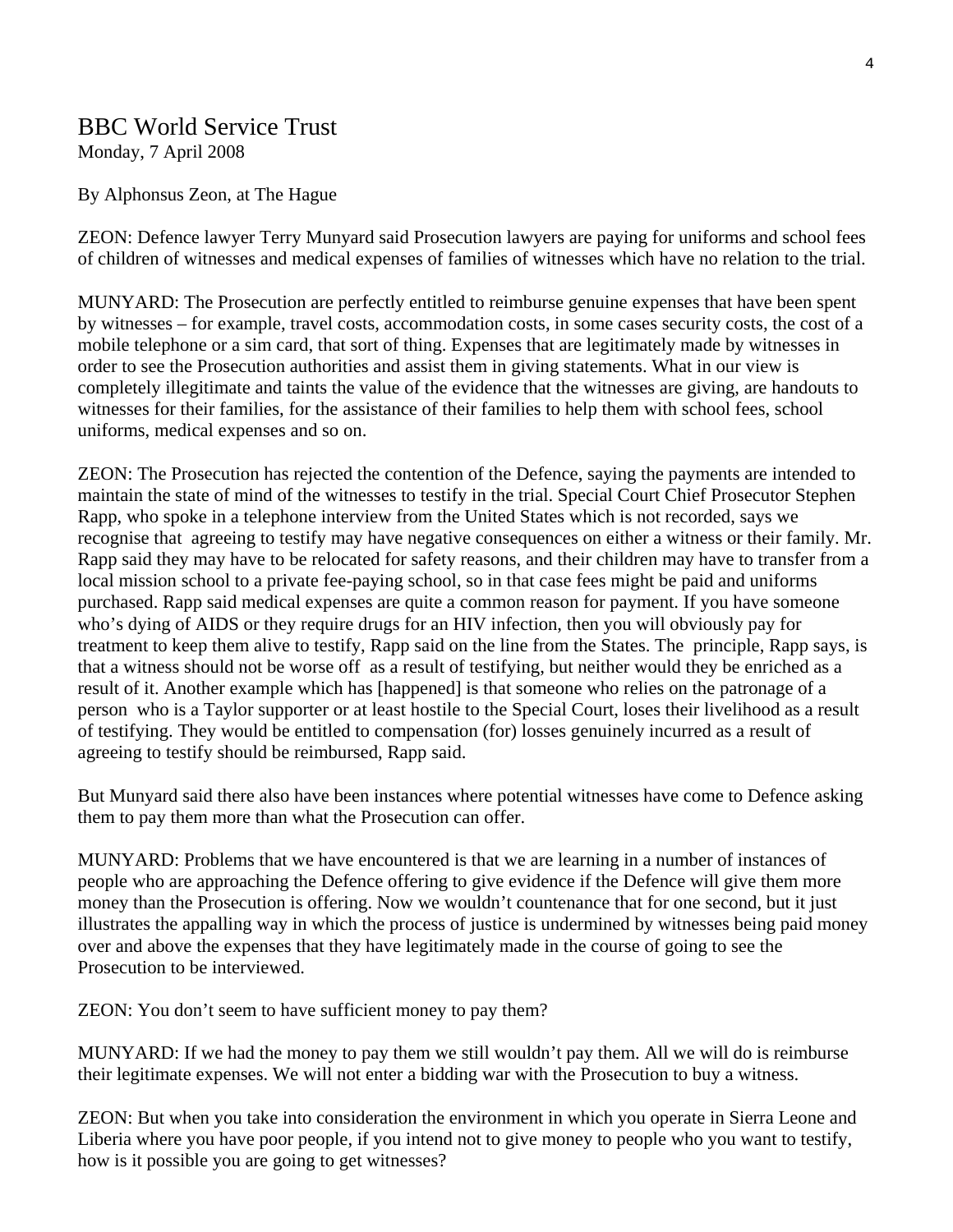MUNYARD: Paying witnesses more than their legitimate expenses corrodes justice. It strikes at the very heart of the system that the United Nations and the Government of Sierra Leone claim to have set up.

ZEON: But Rapp says the Special Court has a specific rule obliging the Office of the Prosecutor to take all necessary care for the safety, support and assistance of witnesses. He says Rule 31 of the Statute request for payment advance to the Victim and Witness Assistance Section of the Registry that decides whether the payment is justified.

[Indistinct] last week say the continued cross-examination of Prosecution 21st witness Isaac Mongor. During cross-examination, Taylor's lawyer repeatedly accused Mongor of contradicting earlier testimony in which he had linked Taylor to the RUF. Mongor maintained last week Taylor formed the RUF, directed and funded its operations. Mongor's cross-examination continues this week.

This is Alphonsus Zeon for the BBC World Service Trust and Search for Common Ground, reporting from Chamber II of the Special Court in The Hague.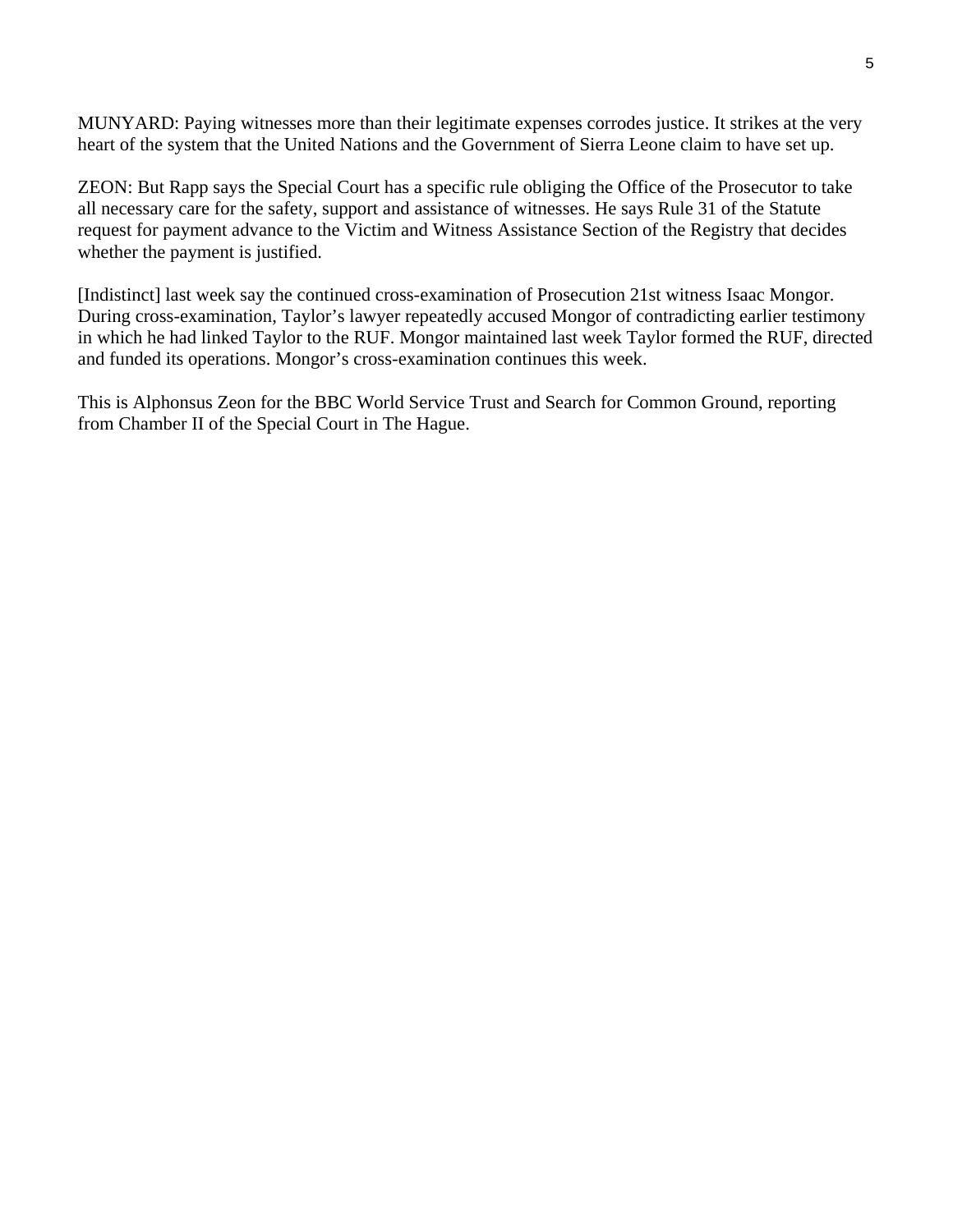## The Analyst (Liberia) Friday, 4 April 2008

#### **Taylor's Defense Roars Over Key Prosecution Testimony**

The long winded trial of the former Liberian leader is progressing steadily with various eventful episodes, especially now that proceedings are characterized by witness testimonies, after each testimony by prosecution witnesses, the defense rises to its feet to obfuscate the evidence by questioning even if the questions were said to be unorthodox.

Prosecution witness Isaac Mongor had his chance to say all that he knows about Charles Taylor's involvement with the RUF and other activities that the former leader carried out during the alleged bloodstained rebellious nightmares in Liberia and Sierra Leone.

With the testimony over, Mongor has fallen prey to a horde of questioning from defense counsels, who think that the testimony is both inconsistent and full of lies. After his testimony, he is being crossexamined by Charles Taylor's lawyers. They said he has lied about link between their client and the former RUF Chairman, Foday Sankoh. The Analyst jolts through what is gathered from the Trial Chamber's webpage.

Terry Munyard, one of Charles Taylor's defense attorneys, yesterday resumed cross-examining prosecution witness Isaac Mongor, attacking his (Mongor's) credibility, and saying that there were inconsistencies between Mongor's story and what he (Munyard) said really happened during the conflict in Liberia.

Also, he said, there are inconsistencies between Mongor's testimony and his prior statements to the prosecution. The cross-examination also raised questions about some practices in the Office of the Prosecutor in its dealings with Mongor.

Details of his position of the Mongor;s testimony Questioning Mongor's involvement with the NPFL

The defense spent considerable time focusing on the witness's account of fighting with Taylor's National Patriotic Front of Liberia (NPFL) in Liberia in 1990. The questions focused on several areas, including: the credibility of Mongor's claim to have been captured by the NPFL; where the NPFL conducted its battles; where Mongor had been and what he had done while with the NPFL; and how Mongor came to meet Revolutionary United Front (RUF) leader Foday Sankoh and train RUF forces to fight in Sierra Leone.

Munyard questioned Mongor about where and when specifically Mongor claimed to have been abducted by the NPFL. After many questions and the aid of a map, Mongor stated he had been abducted in early December 1989 in a village in Nimba County whose name he didn't know, but which, he said, lies between Borplay and Logatuo, near the border with Ivory Coast.

Through a series of questions, Munyard elicited a timeline from Mongor about his movements in Liberia after his abduction. Mongor said after his abduction, he was immediately sent to Borplay, still in December 1989, for almost two months of military training.

From Borpleh, he said he had been sent to fight the Armed Forces of Liberia in Ganta in late January 1990, and that Ganta had taken just under a week to fall. From there, Mongor said he and other NPFL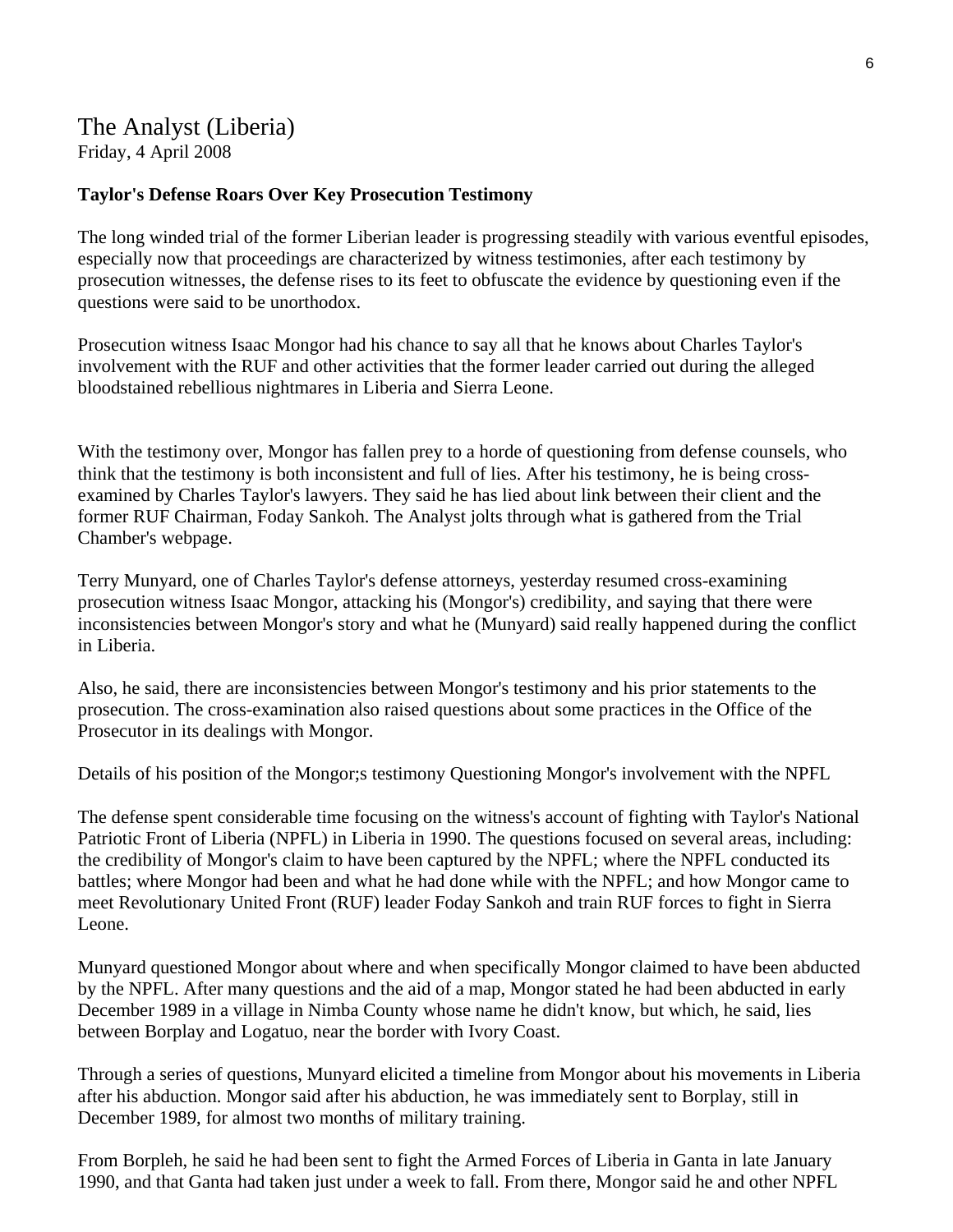soldiers advanced on the town of Gbarnga, where they fought for one night before the forces of Prince Johnson (of the Independent NPFL faction) retreated. After taking Gbarnga in January-February 1990, Mongor testified that he had been sent to fight in Kakata and Bong Mines in February 1990 - an operation lasting two weeks - before he returned to NPFL headquarters in Gbarnga.

From Gbarnga, Mongor testified that he worked as part of Charles Taylor's executive mansion guard, manning an anti-aircraft gun mounted in a vehicle when Taylor visited the front lines, including near the outskirts of Monrovia and Bong Mines.

Then he said that in March 1990, Taylor sent him to join Foday Sankoh and train RUF fighters at Camp Nama in Liberia. At first, he said there were few recruits, so he traveled between Camp Nama and Gbarnga, where he continued his duties as a member of Taylor's executive mansion guard.

But, Mongor testified, by the end of March 1990 there were many RUF recruits, and from that point he was permanently stationed at Camp Nama until he moved with the RUF to invade Sierra Leone in March 1991.

Munyard expressed disbelief that Mongor had done so much in just a few months between early December 1989 and the end of March 1990, and that the NPFL had advanced from the border with Ivory Coast all the way to the capital in just two-to-three months. Additionally, he asserted that Mongor was lying, because his account did not match what he said were the true facts. Namely, Munyard put to the witness that he was lying about the following: his abduction by the NPFL, because Mongor testified he had been taken captive by the NPFL between Borplay and Loguatuo in December 1989, while Munyard asserted that the NPFL did not control that area until several months after they first invaded Liberia from Ivory Coast in December 1989; his training in Borplay in December 1989 because the NPFL training base there did not open until May 1990; because Mongor's account of living in houses at the training base in Borplay did not match what Munyard said to be the case: that the NPFL recruits lived in the surrounding forest during their training; because the name Mongor gave for his training commander did not match the names of the persons whom Munyard said were really the commanders; and because Mongor said he had been trained for less than two months, while Munyard asserted that all training at Borplay had lasted four months; the fall of Ganta, because Mongor said it had been in January 1990 and taken less than a week, while Munyard claimed fighting there lasted about a month, and that Ganta did not fall until mid-1990; the fall of Gbarnga, because Mongor claimed there had been fighting and casualties there, which Munyard said had not been the case. Rather, Munyard asserted, Prince Johnson's troops had abandoned the town without a fight.

Additionally Munyard suggested that Mongor was lying about fighting at Gbarnga because the NPFL had not taken it until January or February 1991, about one year after Mongor said he fought there; the course of the war, because Munyard claimed that in contradiction of Mongor's account, the NPFL did not advance from Ganta to Gbarnga, but rather from Ganta south to Tapeta and then to Buchanan.

Mongor replied that there were different groups in the NPFL and they didn't all move together serving in Taylor's executive mansion guard, because Munyard claimed that Mongor's description of the guard commander was not accurate, and that the guard commander had not taken that position until 1993, long after Mongor had left Liberia for Sierra Leone.

Further, Munyard claimed that Mongor could not have operated an anti-aircraft gun at the time because the NPFL did not yet have any. Defense also claimed that Mongor's description of Taylor's vehicle, a Nissan Patrol, was inaccurate because Taylor was using a bulletproof Mercedes Benz jeep at the time. Mongor insisted his account was accurate.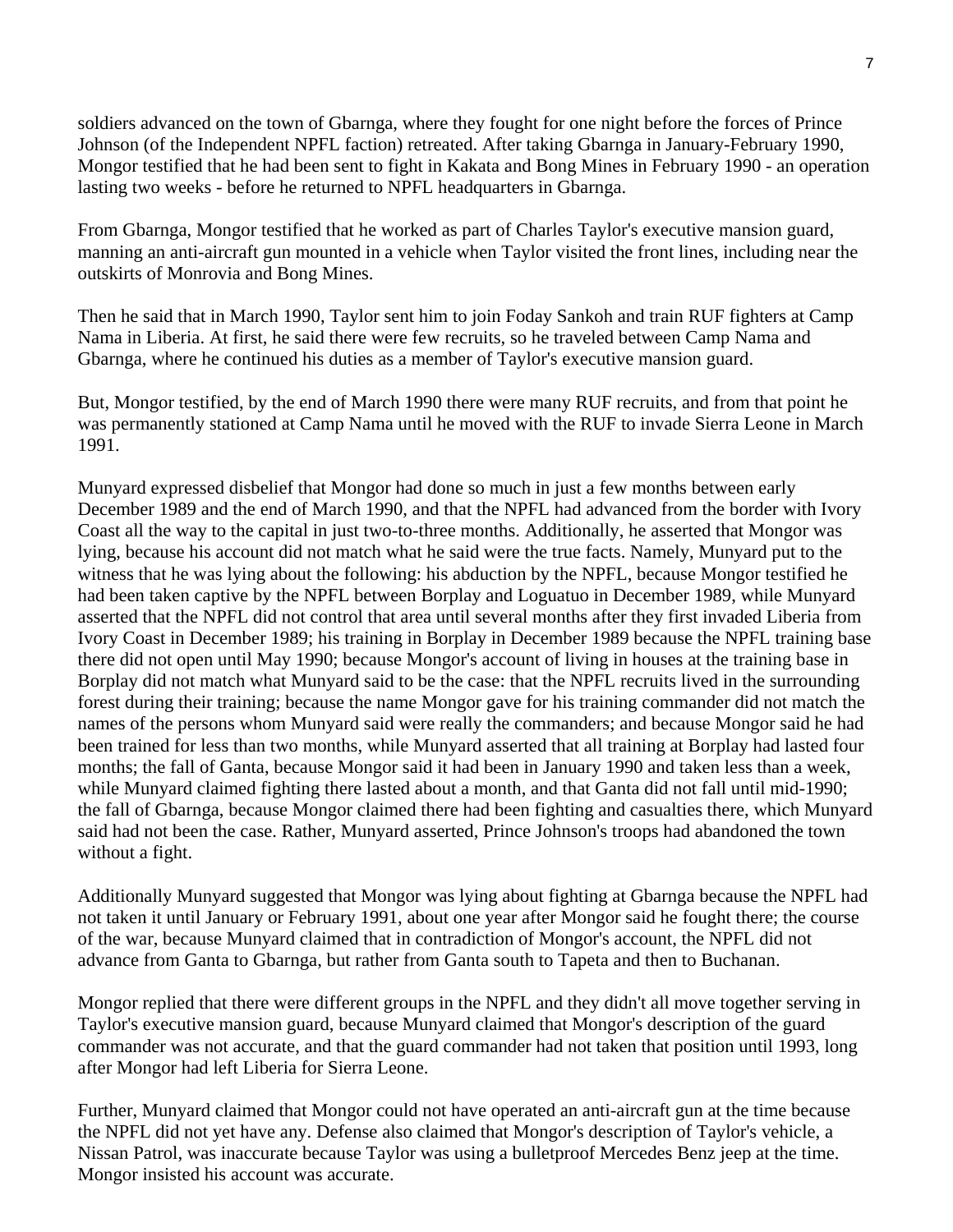Munyard also claimed that Mongor was lying about being selected by Taylor to train the RUF. Mongor said he had been selected because after Taylor told the BBC that Sierra Leone would taste the bitterness of war - following ECOMOG jet attacks on the NPFL from bases in Sierra Leone - Taylor had been careful not to allow his special forces to engage in the RUF's training, instead seeking to disguise his support for the RUF.

Munyard suggested that Special Forces, those NPFL men who had trained in Burkina Faso and Libya, indeed had been involved in the RUF training, but Mongor denied this. Munyard also put to Mongor that Taylor had not given his statement to the BBC until November 1990, long after Mongor said he had left Gbarnga and was already training RUF recruits at Camp Nama, so that the BBC interview could not have been a reason for Taylor to select Mongor for the training. Mongor disputed that the BBC interview had been in November 1990.

Munyard asserted that Mongor had never guarded Taylor in the NPFL, but had been recruited to the RUF directly by Foday Sankoh, and joined because he believed in the RUF's objective to overthrow one-party governance in Sierra Leone.

## Inconsistent prior statements

The defense questioned Mongor about discrepancies between his testimony and the notes that prosecutors and investigators from the Special Court took over the course of 24 separate interviews with him. In every case, Mongor stuck to the account of his testimony, saying that investigators may have misunderstood him, or arguing that the notes did not contradict his testimony. Specific examples included:

In one statement, investigators noted that Mongor claimed Taylor and Prince Johnson had lived at the training base at Borpleh at the same time. Mongor said this was not true - that he had never seen them together there. One set of interview notes recorded that Mongor said he joined the Liberian army in 1983, but Mongor said this was wrong, and stuck to his testimony that he had joined in 1985.

Interview notes said that Mongor "joined" or "became associated with" the NPFL, while in his first interview and in his testimony before the court, Mongor said he had been "captured". While Munyard said there was a large discrepancy between these terms, Mongor said that they were not inconsistent: that he had first been captured, but then had been a part of the NPFL and identified as such.

Interview notes stated that Mongor first met Foday Sankoh when he was introduced by his friend, and Sankoh's tribesman, John Kargbo, but Mongor had said at other times that he had earlier met Sankoh in Gbarnga. Mongor explained that he had seen Sankoh earlier, when he knew him by the name Pa Morlai, but that he had never really talked to him until the introduction by John Kargbo.

Interview notes reflected that Mongor had said that Foday Sankoh recruited him to train the RUF, but Mongor insisted that this was incorrect, and that Taylor had sent him on the training mission to Camp Nama. Munyard admitted that in later interviews, Mongor did say that Taylor sent him to train the RUF, but asserted he had only done this when it became clearer to Mongor that the prosecution wanted more information on a relationship with Charles Taylor.

Questions about practices in the Office of the Prosecutor

The defense raised three issues about practices in the Office of the Prosecutor with regard to this witness that could serve to harm the witness's credibility in the eyes of the judges. Munyard indicated that notes from Mongor's first interview with the prosecution stated that the investigator "went over" Taylor's indictment with the witness.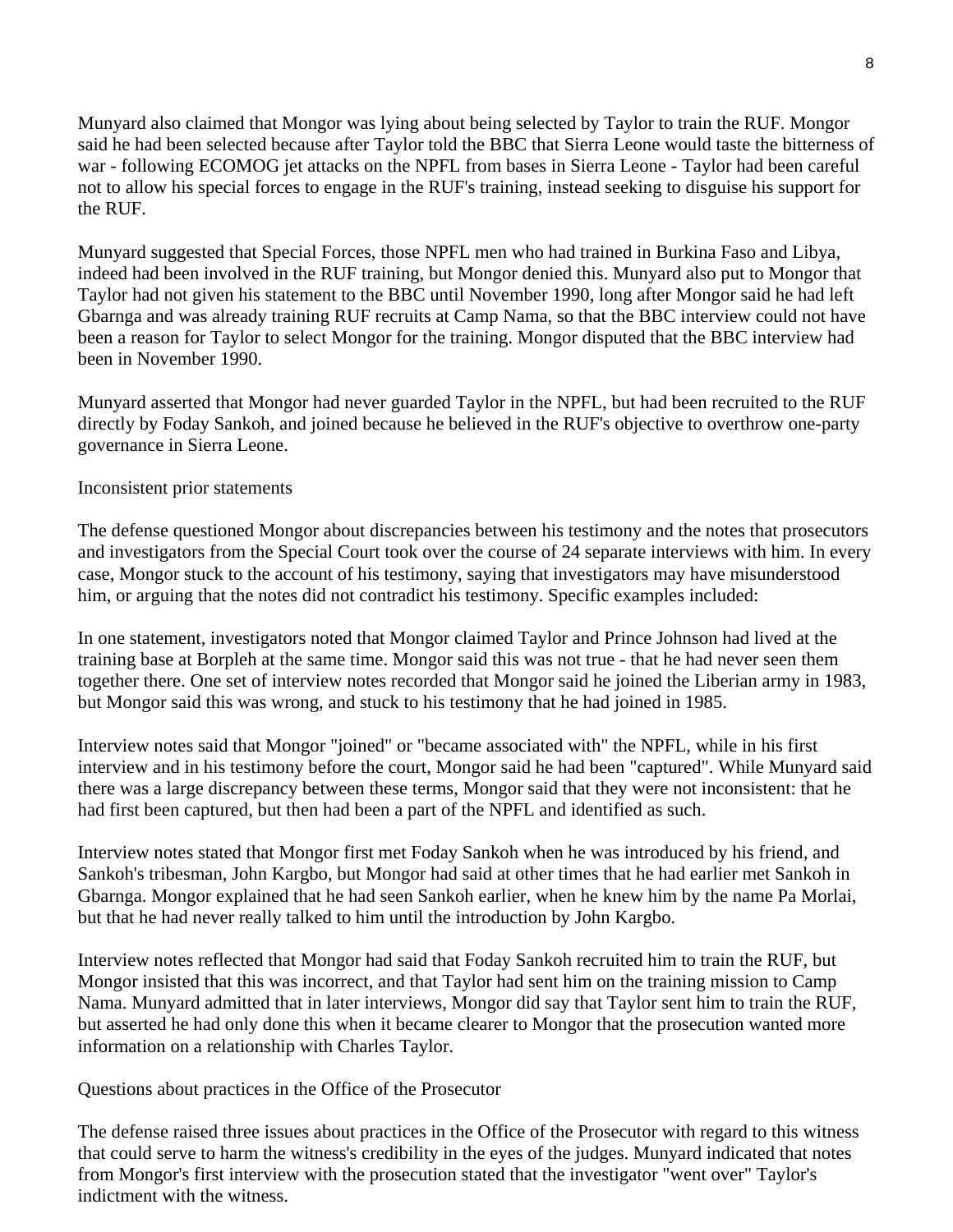Munyard asked Mongor whether this happened before he was asked any questions, and Mongor testified that the investigator had explained the charges against Taylor before asking him any questions. Additionally, Mongor confirmed that investigators told him they knew he had been with Taylor prior to asking him any questions. Mongor agreed with Munyard's suggestion that he knew going into his first interview that the prosecution was looking for information on him and Charles Taylor.

Munyard asked whether in any of his 24 interviews, the prosecution staff had ever shown Mongor a statement from another witness, and Mongor said they hadn't. Later in the day, Munyard produced prosecution interview notes stating that another witness's statement had been "reviewed" with Mongor "for corroboration".

When this came up, the court went into a private session for 20 minutes at the request of Prosecutor Nick Koumjian, who said there was a problem regarding a witness protection issue. Back in open session, Munyard pressed the issue again. Mongor said no other person's witness statement had been read to him by the investigator.

Munyard noted that the interview in question had lasted three hours, but produced only three pages of notes, and suggested this meant that a lengthy document had been read to Mongor. Mongor said he did not recall any such document being read to him.

Through a series of questions, Munyard established that prosecution payments to Mongor for transportation, food and lost wages exceeded his actual expenses. For example, Mongor received 20,000 Leones (about six US dollars) following one interview for transportation and food, but his taxi fare had been only 900 Leones, and he hadn't been at the court during a meal time.

For several interviews on Sundays, Mongor received 50,000 Leones for transportation, food, and lost income, even though on Sundays Mongor said he would not have been working, so would not have lost any income.

Mongor testified yesterday and today that his business did not perform well, and Munyard suggested that he was testifying for the money after realizing that he could profit from the interviews. Mongor denied this.

## Events in Sierra Leone

Near the end of the court session, Munyard began questioning Mongor about events in Sierra Leone following the RUF's March 1991 invasion from Liberia. Mongor testified that in 1993, Sierra Leonean government forces pressed the RUF all the way to the Liberian border, and that at the time; anti-Taylor ULIMO forces occupied Lofa County on the other side of the border. He said that ULIMO were enemies to the RUF.

Munyard suggested that by 1993 the NPFL were also considered enemies of the RUF. Mongor agreed that there had been problems between the NPFL and RUF in 1992, but said it was not a serious problem, although an order had come for the NPFL to withdraw.

Munyard asked Mongor if he had maintained communications with anyone in the NPFL during this period. Mongor said that once he had reported to Charles Taylor himself on activities and needs at the front by radio in mid-to-late 1992 when Mongor had been an acting battle group commander.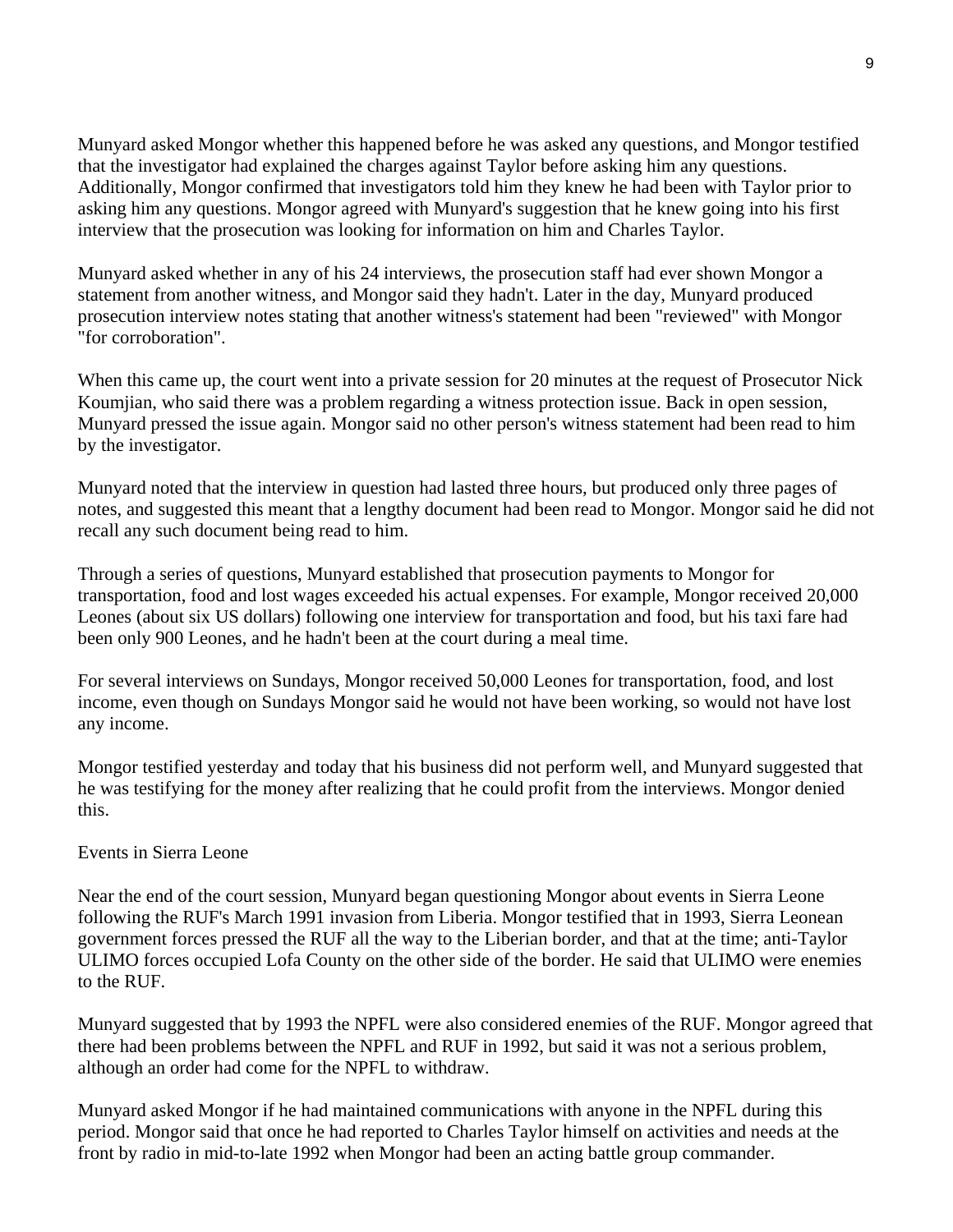## Agence France-Presse

Saturday, 5 April 2008

## **Sierra Leone ex-combatants make peace with victims**

KAILAHUN, Sierra Leone (AFP) — Dozens of ex-combatants in Sierra Leone's 10 year civil war gathered Saturday for "healing ceremonies" to make peace with victims of the brutal conflict that left thousands dead.

"Small scale ceremonies have already been held in other parts in the district but today's gatherings are the most massive so far," said Beatrice Allie, one of the coordinators of the project which saw gatherings in various towns in the Kailahun District, some 300 miles east of the capital.

The project uses the traditional justice system to heal the wounds and hatred caused by the conflict in towns such as this one, which bears the same name as the surrounding district.

"The response has been overwhelming and does not have the trappings of modern courts like the UN backed Special Court for Sierra Leone where judges in robes and lawyers and other legal minds presides," Allie told AFP.

"Here, perpetrators are put before village elders, surrounded by a familiar environment where they ask for forgiveness," she added.

Dubbed the community healing ceremony, it was started by a local non-government group, Forum of Conscience.

"The choice of Kailahun District is significant," said the project's director, John Caulker.

"This was where the war began on March 23, 1991 when rebels of the Revolutionary United Front crossed into Sierra Leone from Liberia," he explained.

"It is the first time perpetrators are meeting face-to-face with victims as well as friends and relatives... to apologise for offences they committed during the conflict."

From the dense jungle, where wild grasshoppers and wild deer roam, dozens of men emerged, some with long unkempt beards, some in rumpled faded T-shirts, and looked around hesitantly before coming forward with halting steps to look their victims in the eyes.

Their victims stood listlessly as if daydreaming at first, while a few cried.

Abdul Sowa, a one-time farmer who now uses crutches donated by the local Red Cross, could not hold back tears.

"At last, they (the ex-combatants) have acknowledged their crimes," he said.

Town chief Mansa Musa of Bomaru, where the first shot was heard, was more circumspect.

"Here, we are not talking of who bears the greatest responsibility," he said, referring to those on trial at the Special Court, set up to try those accused of being the main perpetrators of the war.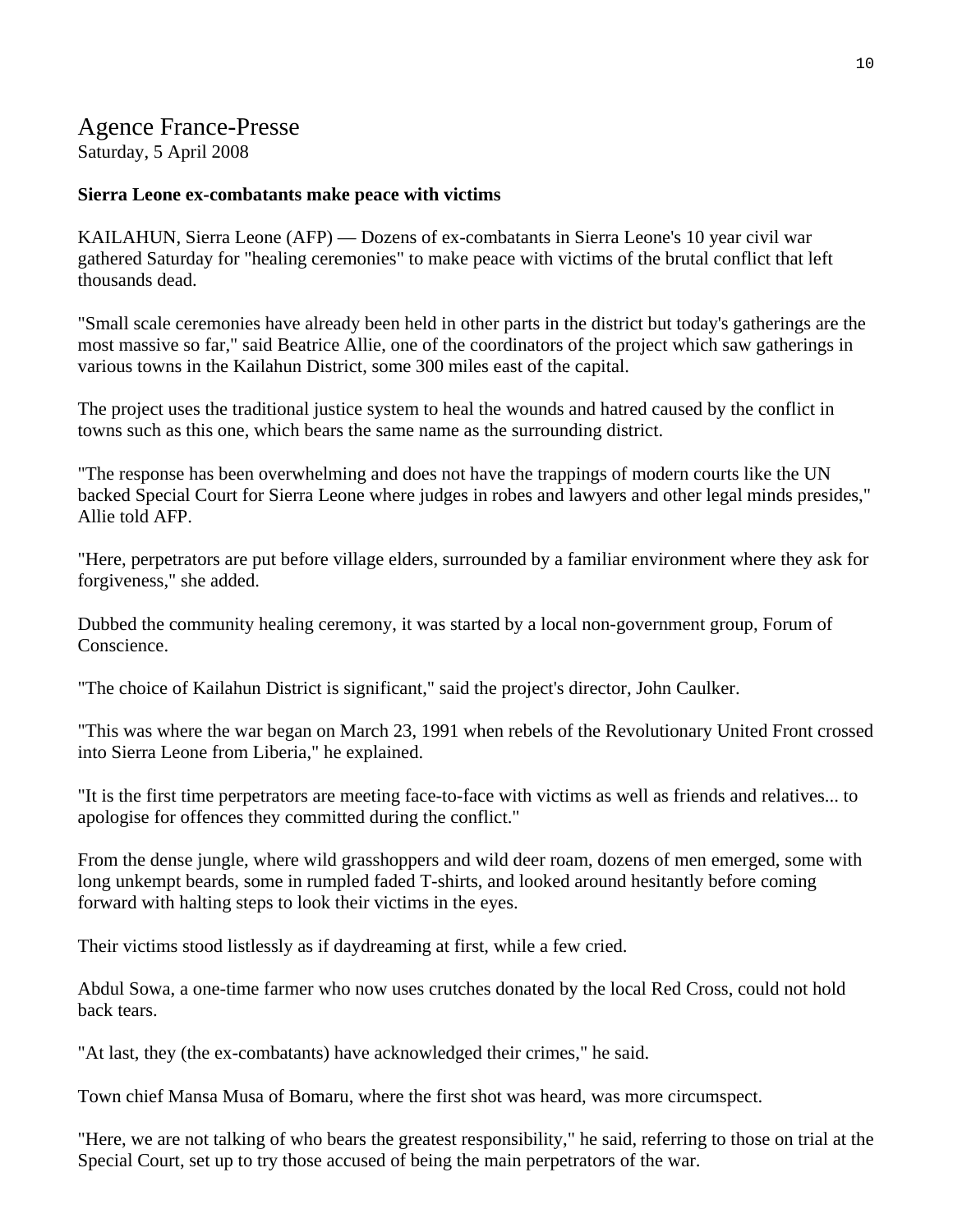Here, Musa said, "we are talking of those we know and recognised that they inflicted harm and did injustice to innocent civilians, mainly women and children."

Asked if these ex-combatants have been forgiven, he said: "What else can we do? Many of them are our kith and kin. We have no choice. God knows best."

A 35-year-old woman who was raped by one former combatant pleaded to onlookers: "I have two sons for him. Please forgive him. He has been good to the children, going to the bush to hunt for meat and providing food for all of us since the war ended" in 2002.

"I love him. Please allow him back into the community."

Elders occasionally broke into small smiles and shook their heads in apparent approval.

"Be at peace with every one as from now," the chief of the elders, Sulaiman Deen, told the men, who immediately bowed and left the scene.

According to Caulker, thousands of such "forgiveness ceremonies" are to take place throughout the country over the next five years, with funds provided by a United States-based foundation, Catalyst for Peace.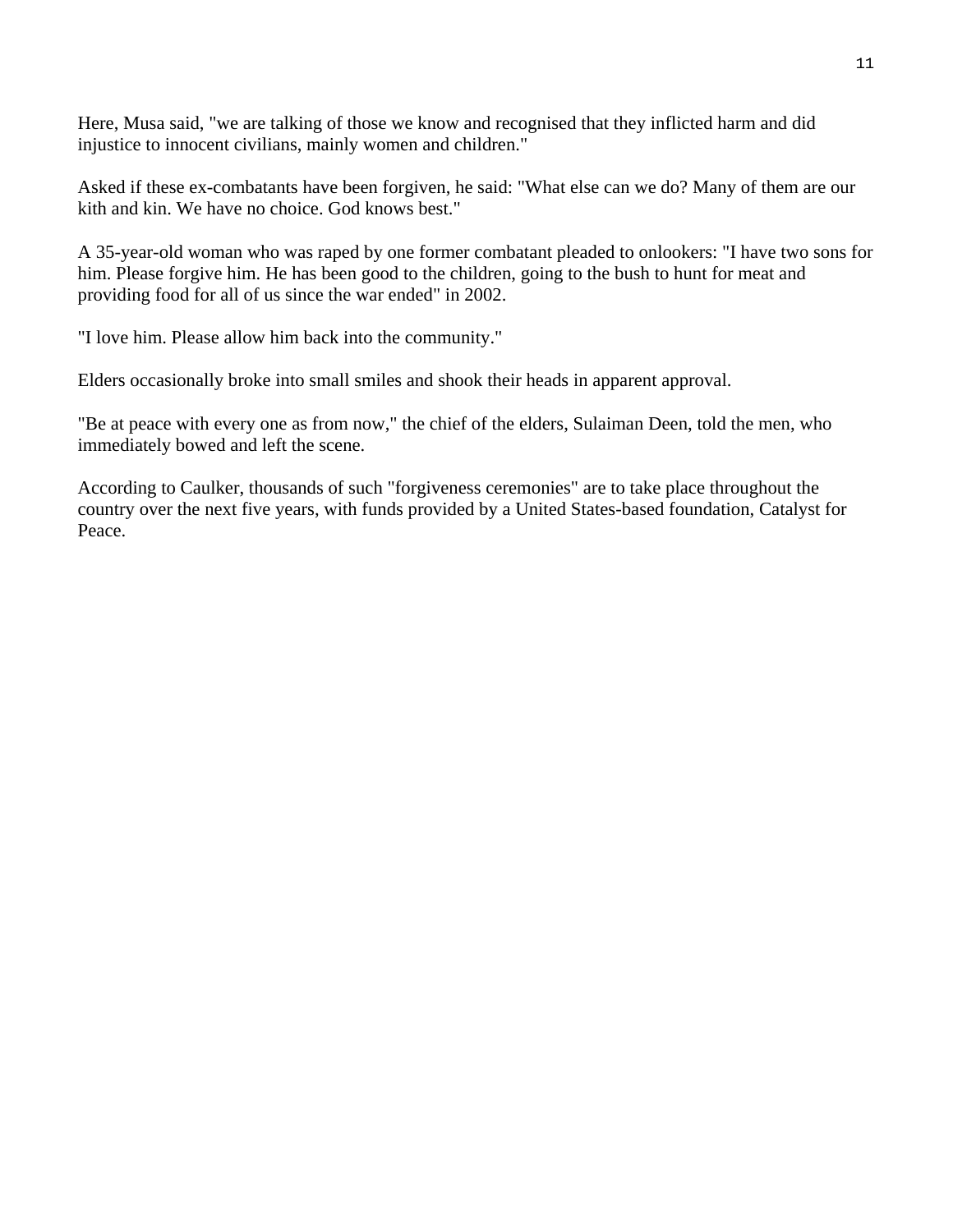

United Nations Mission in Liberia (UNMIL)

## **UNMIL Public Information Office Complete Media Summaries 4 April 2008**

*[The media summaries and press clips do not necessarily represent the views of UNMIL.]* 

## **Newspaper Summary**

**Census Workers Protest in Ganta**  (The Inquirer)

- Tension is reportedly mounting at the offices of Liberia Institute of Statistics and Geo-Information Services (LISGIS) in Ganta, Nimba County, over the payment of supervisors and census enumerators who participated in the recent census in the county. At about 9: 30, Thursday morning, the enumerators stormed the LISGIS offices in demand of their pay for services rendered.
- The aggrieved workers alleged that some higher ups at the LISGIS offices were trying to relocate boxes that contained relevant information on the census conducted in the area to take to Monrovia, when they have not received their money. The spokesman for the disgruntled workers, Emmanuel Y. Neenah, said that during the census week, they never received any money as incentives as was promised by LISGIS authority. The Inquirer reports that efforts to meet with authorities of LISGIS in the county was unsuccessful as the Liberian National Police (LNP) backed by the UNMIL Bangladesh soldiers stationed in the county barricaded the offices so as to prevent the boxes containing the census data from being destroyed or tampered with.

#### **LEC Gets A Boost - Receives 7 Additional Generators**

(National Chronicle, The News, New Liberian, The Inquirer)

• The Liberia Electricity Corporation (LEC) has received seven additional generators intended to boost the electrification of Monrovia and surrounding communities. Addressing a news conference in Monrovia yesterday, Mr. Yuan said these generators would increase LEC customers' base and that the second phase of the Emergency Power Program(EPP), which was launched in 2006, following the signing of a Memorandum of understanding(MOU) between the European Union, the United States Government through USAID, the Royal Government of Norway through the Norwegian Ministry of Foreign Affairs, the World Bank and the Liberian Government through the LEC amount to US\$25.2 Million. He said it is expected to expand LEC's services to the Liberian people.

#### **Confusion Erupts at Senate over Credentials of Security Minister-Designate**

(The Analyst, Heritage, National Chronicle)

• Confusion erupted on Thursday in the Senate over a controversy surrounding the academic credentials of National Security Minister designate, Anthony Kromah. Senators got entangled in a bitter argument after Mr. Kromah admitted to error in his educational credentials. During his appearance before the Senate, Mr. Kromah said he actually obtained a Master Degree in Counseling with emphasis in criminal justice, contradicting his curriculum vitae which suggest that he holds a Master Degree in Criminal Justice. The Senate security and intelligence committee had denied Mr. Kromah's confirmation on grounds that he lied about his academic credential and accused him of engaging in dubious acts by compromising National security, a claim Mr. Kromah has rejected.